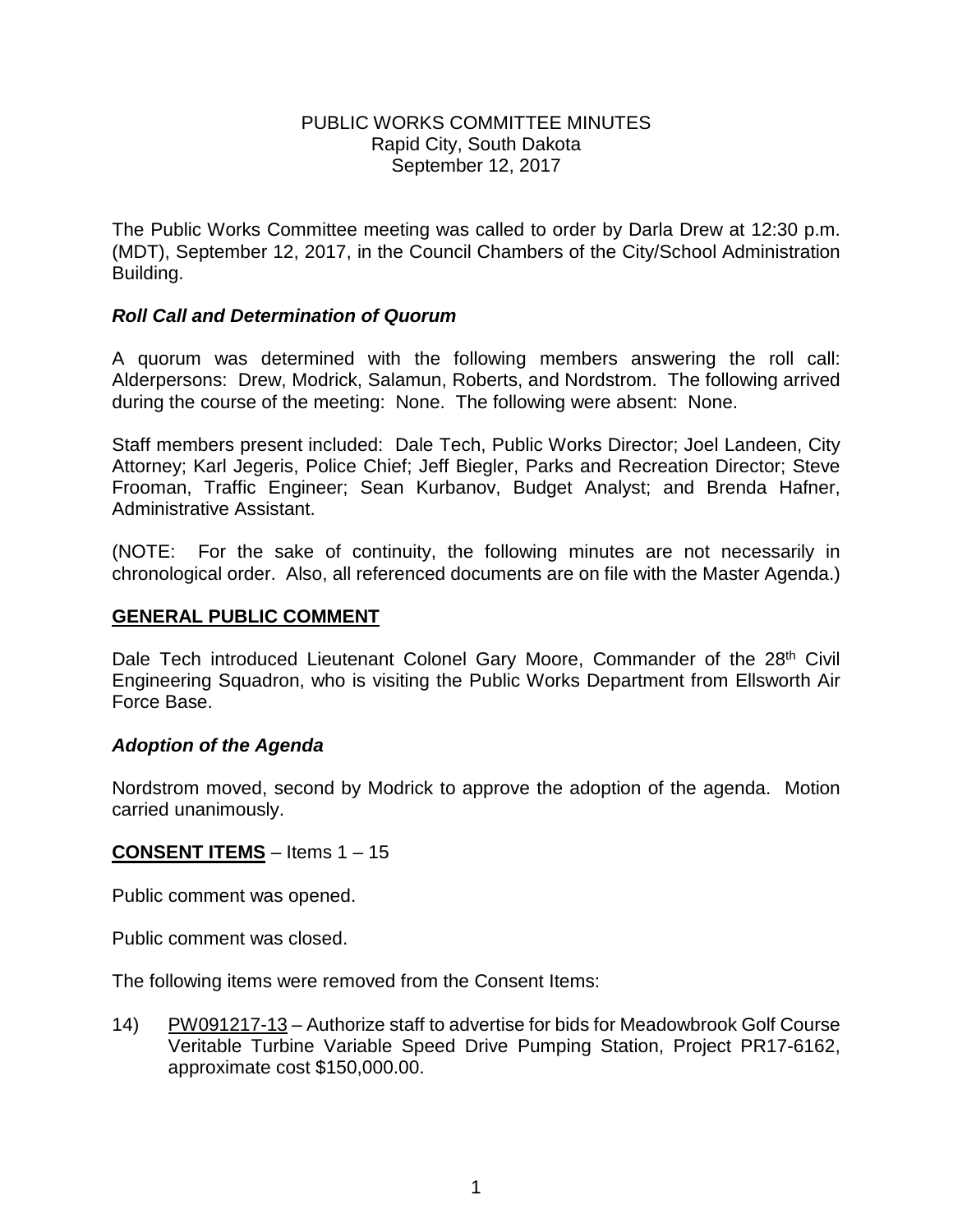Nordstrom moved, second by Roberts to approve Items  $1 - 15$  as they appear on the Consent Items with the exception of Item 14. Motion carried unanimously.

### **APPROVE MINUTES**

1) Approve minutes of August 29, 2017.

#### **ITEMS FROM THE MAYOR**

- 2) PW091217-01 Confirm the Reappointment of Kyle Blada to the Historic Sign Review Committee.
- 3) PW091217-02 Confirm the Reappointment of William Waugh and New Appointment of Jim Anderson to the Rapid City Area Air Quality Board.
- 4) PW091217-03 Confirm the Reappointments of John Herr and Karen Bulman and New Appointments of Justin Vangraefschepe (Alternate #1) and Vince Vidal (Alternate #2) to the Planning Commission.

#### **ITEMS FROM THE PUBLIC WORKS DEPARTMENT**

#### **APPROVE CHANGE ORDER**

- 5) PW091217-04 Change Order #1F to J & J Asphalt Company for Pavement Rehabilitation E. Madison and Racine, Project No. 17-2362 / CIP No. 50844 for an increase of \$16,837.20.
- 6) PW091217-05 Change Order #3F to Reede Construction for Mt. Rushmore Rd Utility Reconstruction - Tower Road to Flormann Street, Project No. 11-1926 / CIP No. 50840 for a decrease of \$31,133.71.
- 7) PW091217-06 Change Order #1F to Underground Construction, LLC. For Windslow Drive Drainage and Nebraska Street Sanitary Sewer Improvements, Project No. 16-2337 / CIP No. 50975 for an increase of \$30,435.56.

# **AUTHORIZE MAYOR AND FINANCE OFFICER TO SIGN**

- 8) PW091217-07 Agreement between the City of Rapid City and HDR Engineering, Inc for Professional Services for Water Reclamation Facility (WRF) Arc Flash Analysis, Project No. 17-2404 / CIP No. 51180 in the amount of \$44,960.00.
- 9) PW091217-08 Agreement between the City of Rapid City and Pennington County for City Project No. 17-2375 / CIP No. 50437.
- 10) PW091217-09 Agreement Concerning Transfer of Sanitary Sewer System Between Terracotta Estates Homeowners Association and City of Rapid City.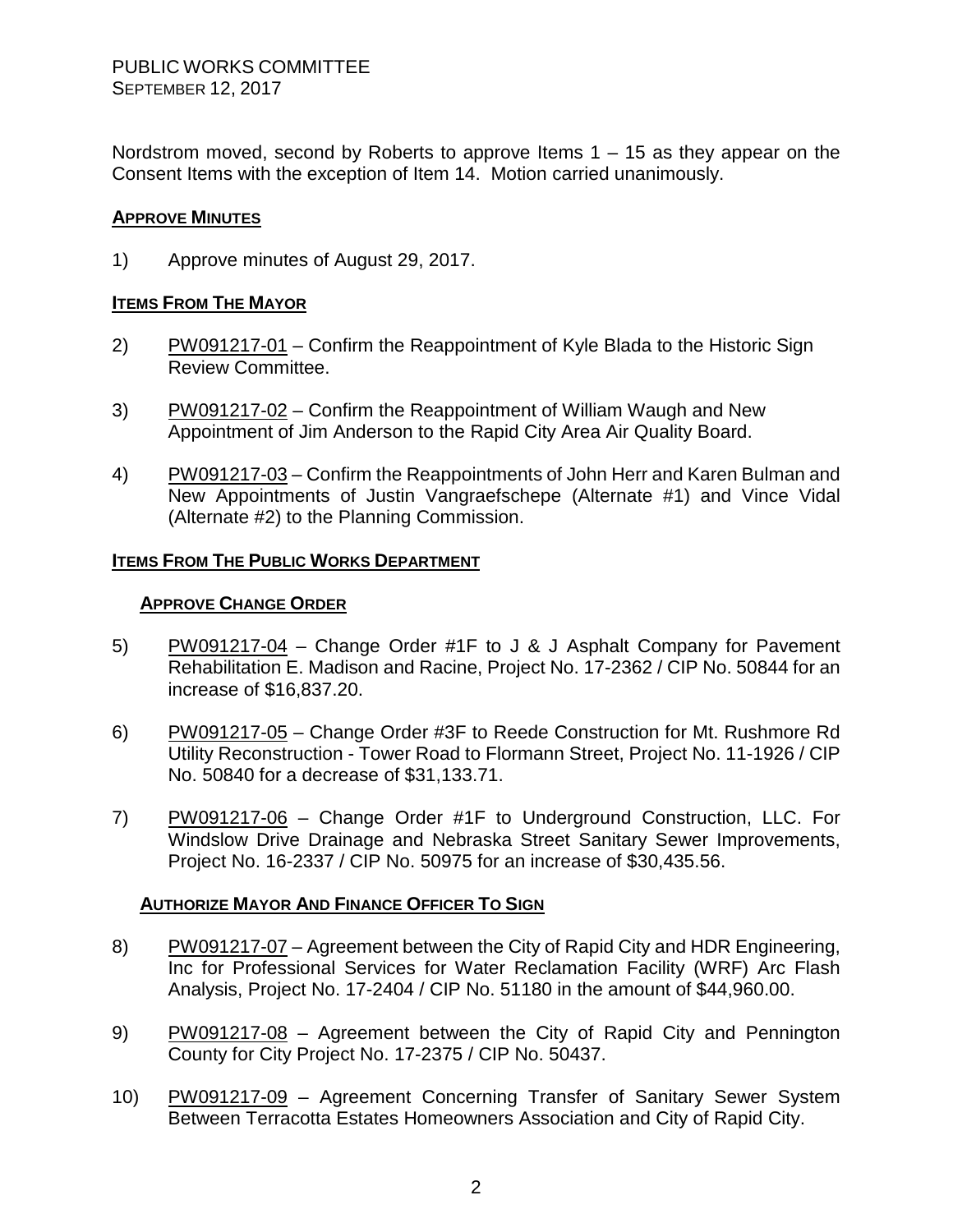# **ENGINEERING SERVICES**

- 11) PW091217-10 Approve Acceptance of Infrastructure for Good Samaritan Skilled Nursing Facility – Public Water Main - DEV16-1299.
- 12) PW091217-11 Approve Request from Rapid City Regional Hospital, Inc. for a Variance to Waive the Requirement to Install Sidewalk per City Ordinance 12.08.060 along Mount Rushmore Road and Catron Boulevard, for the property located at 1635 Caregiver Circle – Lot A, Block 2, Buffalo Ridge Subdivision, Section 26, T1N, R7E, BHM, Rapid City, Pennington County, South Dakota.
- 13) PW091217-12 Approve Request from Hagg Brothers, LLC. for a Variance to Waive the Requirement to Install Sidewalk per City Ordinance 12.08.060 Along US Hwy 16 / Mount Rushmore Road for a proposed commercial building on the corner of US Hwy 16 and Moon Meadows Drive.

#### **PARKS AND RECREATION DEPARTMENT**

15) PW091217-14 – Authorize staff to advertise for bids for Golf Cart Fleet Lease, estimated cost \$50,000.00 per year.

# END OF CONSENT ITEMS

#### **PARKS AND RECREATION DEPARTMENT**

14) PW091217-13 – Nordstrom moved, second by Salamun to Authorize staff to advertise for bids for Meadowbrook Golf Course Veritable Turbine Variable Speed Drive Pumping Station, Project PR17-6162, approximate cost \$150,000.00. Biegler explained the project and the use of the pump. Tech explained the water rights. Motion carried unanimously. *On consent calendar*

# **NON-CONSENT ITEMS** – Items 16 – 19

Public comment was opened.

Public comment was closed.

#### **ENGINEERING SERVICES**

16) PW082917-13 – Appeal of Denied Exception Request from Chrisbro Hospitality, LLC to Waive the Requirement to Provide a Traffic Impact Study per City IDCM Section 2.17 Traffic Studies for a proposed Tru-Hampton Inn and Suites Hotel located on Tract A, Rushmore Center Subdivision. *(Continued from the August 29, 2017, Public Works Committee Meeting)* Salamun moved, second by Roberts to continue to the September 26, 2017, Public Works Committee Meeting. Motion